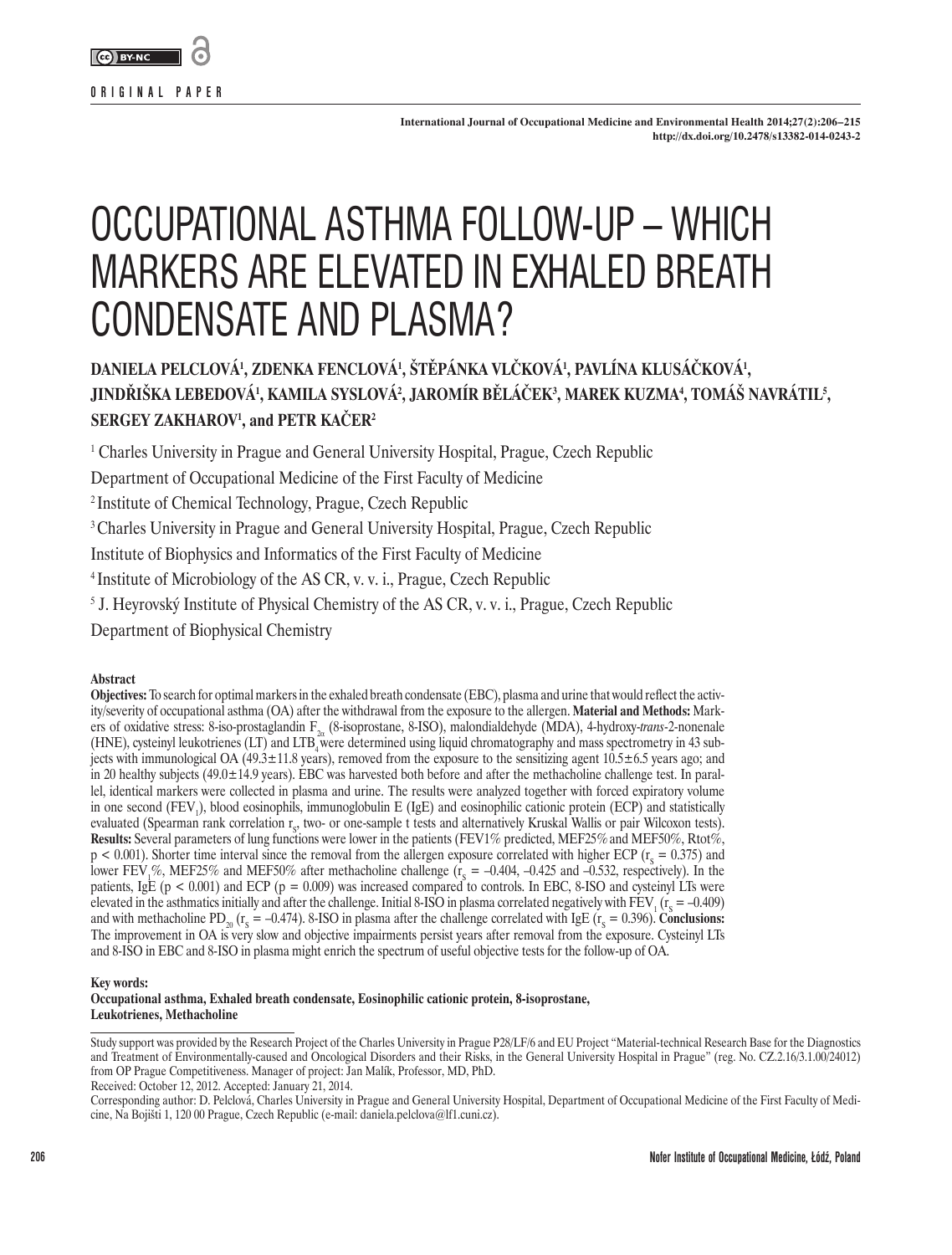# **OBJECTIVES**

Asthma is considered to be a chronic inflammatory disease, however evaluation and therapy guidance are mainly based on clinical symptoms and lung function test that remain the cornerstones of clinical practice. On the other hand, occupational asthma (OA) needs more objective signs for its evaluation due to its broad socioeconomic aspects.

In the Czech Republic, the numbers of OA have been relatively stable during the past 20 years. In 2012, 58 cases of OA and/or allergic rhinitis have been acknowledged. Most frequent allergens causing OA were isocyanates (23 cases) and flour (6 cases) [1].

The patients with OA are withdrawn from the exposure to the respective allergen; therefore OA represents a model of asthma useful for study after allergen elimination. If it does not concern ubiquitous allergens, a more favorable prognosis is usually expected [2]. However, only a smaller proportion of the subjects experience a clearing of asthma [3]; in our patients, the symptoms resolved in 13.5% patients only [4].

During the follow-ups of the subjects with OA, it is a challenge to evaluate the severity of the disorder [4] because in case of the OA impairment the patient gets additional financial compensation. Therefore, it is crucial to find objective markers [5–7] that are not susceptible to malingering. The fraction of exhaled NO (FeNO) is the most extensively studied biomarker, however it is related primarily to eosinophilic inflammation and decreases after corticosteroid treatment [8]. Induced sputum is another candidate biomarker; after the withdrawal from the contact with the sensitizing agents it shows lower inflammation in patients with eosinophillic, but not neutrophillic inflammation [9]. Exhaled breath condensate (EBC) testing may be considered a candidate method to be used for objective evaluation of the inflammatory process in the airways [10]. As a rich source of a variety of substances indicative of changes in the environment of the airways, it offers further possibilities for the diagnosis and monitoring. There is an increasing body of evidence that the changes in the level of the markers in EBC reflect local abnormalities of the airway lining fluid [11,12].

Cysteinyl leukotrienes  $(LT) - LTC_{4}$ ,  $LTD_{4}$ , and  $LTE_{4}$  are biosynthesized from arachidonic acid through the action of 5-lipoxygenase and may represent mediators of airway obstruction [13], inflammation and fibrosis. On the other hand,  $LTB_4$  activates leukocytes and its level increases during exacerbation of chronic obstructive pulmonary disease (COPD) and after smoking [14].

The 8-iso-prostaglandin  $F_{2\alpha}$  (8-isoprostane, 8-ISO) is a stable oxidative stress marker, formed nonenzymatically by oxidation of arachidonic acid [15]. Levels of 8-ISO are increased in EBC of asthmatic patients and correlate with disease severity, without being suppressed by corticosteroid treatment [16,17] and in pneumoconioses where oxidative stress plays an important role. This marker should reflect also non-eosinophilic inflammation and involves small airways function, thus suggesting that it may be used complementarily to spirometry for the monitoring of patients with asthma [18]. The quantification of oxidative stress can also be achieved by determination of aldehydes, such as malondialdehyde (MDA) and 4-hydroxy-*trans*-2-nonenale (HNE).

The aim of the study was to search for optimal markers in the EBC, plasma and urine that would reflect the severity of the disease and distinguish between a stable asthma and asthma with signs of activity.

#### **MATERIAL AND METHODS**

#### **Subjects**

Forty-three subjects with previously diagnosed immunological OA (18 men, 25 women, mean age:  $49.3 \pm 11.8$  years) after withdrawal from the occupational allergen exposure for average  $10.5\pm6.5$  years were examined. Among them, 24 had been exposed to: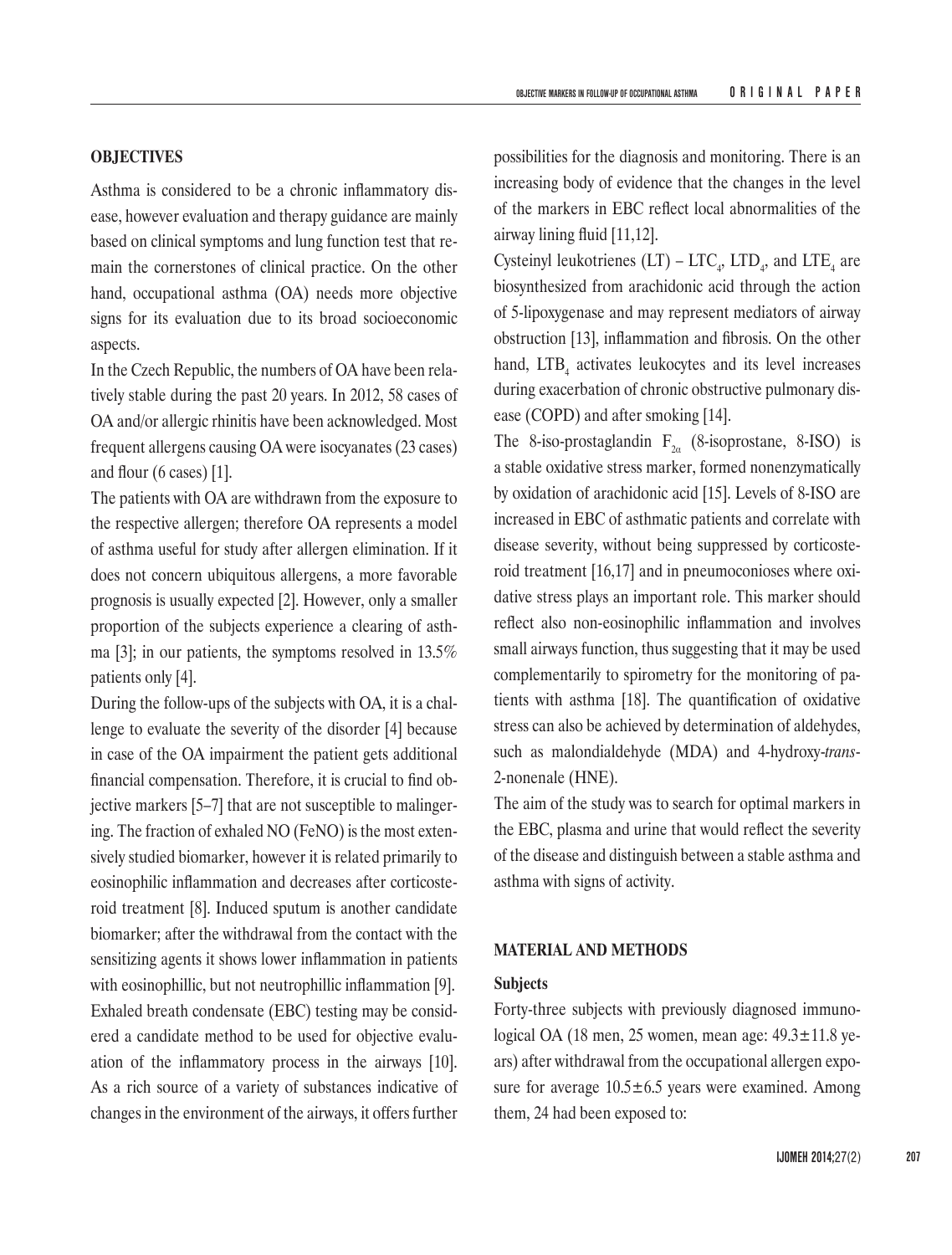- high molecular weight (HMW) allergens  $7x$  wheat and/or rye flour,  $2 \times$  feathers dust,  $2 \times$  poultry dust,  $1 \times$ : grain dust, straw, cow dust, mouse hairs, peanut dust, culture medium, wood dust, cotton, synthetic fibers, tea dust, mites, latex paint, acetal homopolymer;
- 19 low molecular weight (LMW) allergens 3× aluminum potassium fluoride flux, 3× lasamide-2,4-dichloro-5-sulfamoylbenzoic acid [2], 3× isocyanates,  $2\times$  ostazine dye,  $1\times$  welding fumes, chypsine, frite, hydrazine, glutaraldehyde, aziridine, plastisol, and 3-nitro-benzenesulfonyl chloride.

All had been diagnosed with OA (but not occupational rhinitis) at the first hospitalization if a decrease of forced expiratory volume in one second  $(FEV_1)$  of 20% was found during the specific challenge test. This test was performed in the exposure chamber for 30 min, using the materials from patients' workplace collected by occupational hygienists from the Public Health department. If the work could not have been simulated in the exposure chamber, patients have been exposed at their workplace for 2 h. Spirometry was measured before and after specific bronchoprovocation challenges during 24 h. In addition to spirometry, following parameters had been used at the time of diagnosis: blood eosinophils, total immunoglobulin E (IgE), non-specific bronchial hyperresponsiveness, and skin prick test reactivity (to environmental and occupational allergens, if available) [19].

Asthma severity, combining the clinical severity score and treatment according to the Global Initiative for Asthma [20] was evaluated at the time of diagnosis and at the last follow-up examination. The results of prick test and the number of positive results of allergens were compared at the two first and last examinations.

Control group consisted of 20 subjects, working as office or health care employees and having no symptoms of asthma (10 men, 10 women, mean age:  $49 \pm 14.9$  years).

All subjects were examined according to the following pattern: physical examination and a standardized questionnaire with personal and occupational history, treatments, smoking, and recording of meals and alcoholic beverages consumed during the day preceding the day of examination; and collection of EBC, urine and blood samples.

### **Lung function**

Spirometry and body plethysmography tests were performed using the MasterLab unit (Jaeger, Germany) in line with the European Respiratory Society recommendations [21]. Resting spirometry was carried out four times during 24 h.

The non-specific bronchoprovocation test was performed with methacholine using the Jaeger dosimeter method (Asthma Provocation System) according to Cockcroft [22]. Methacholine 3.2% was inhaled at following doses: 0.05 mg, 0.35 mg, 1 mg, 1.5 mg, 1.5 mg, and 1.5 mg. A decrease in  $FEV_1$  of 20% was considered a positive result [23,24].

Exhaled breath condensate (EBC) was collected within the following 15–20 min with EcoScreen, Jaeger, for the analysis of the markers both before and after the methacholine challenge test. All subjects (wearing a nose-clip) breathed tidally through a mouthpiece connected to the condenser (–20°C), where vapors, aerosols and moisture condensed along the walls of the tube [11]. A constant volume of 120 l of exhaled air was maintained. Immediately after the sample collection, its volume was measured, and 250 pg of  $\text{LTE}_4\text{-}d_3$  was added to 1 ml of EBC as deuterium labeled internal standard (stable-isotope-dilution assay). Samples were immediately frozen to –80°C and stored for a period not exceeding 2 months. The study was carried out according to the Helsinki Declaration of 1975, as revised in 1983. The Ethics Committee of the First Faculty of Medicine, Charles University, approved all examinations and tests, and all of the study subjects had given their written informed consent for all tests and examinations.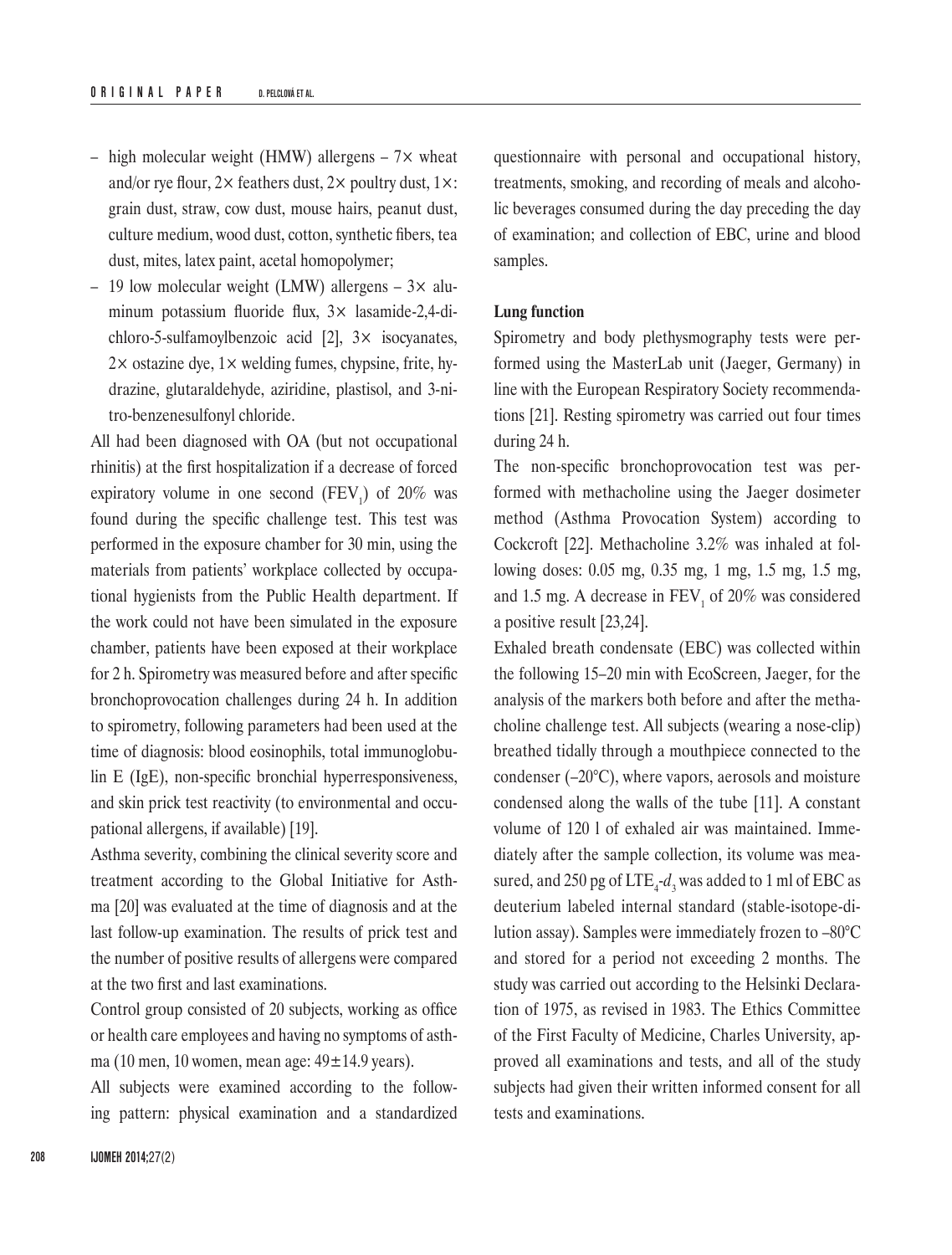Analysis of LTs was performed as previously described [25,26]. Briefly, the method consists of a pre-treatment step, immunoaffinity extraction (IAE) for rapid and effective isolation of biomarkers from the biological matrices (EBC, plasma and urine) and a detection procedure using liquid chromatography – electrospray ionization – tandem mass spectrometry (LC-ESI-MS/MS). The mobile phase consisting of a 70:30 (v/v) acetonitrile:water mixture adjusted to pH 11 with triethylamine was used for isocratic elution at a flow rate of 250 μl/min. The UHPLC system consisted of a Hypercarb Thermo  $(100 \times 2.1 \text{ mm} \times 5 \text{ \mu m})$ column connected to a Hypercarb pre-column (Thermo Electron Corporation, USA). A mass spectrometer TSQ Vantage (Thermo Scientific, USA) was used as a detector operating with electrospray ionization in negative mode (ESI– ). For the measurement of cysteinyl LTs and deuterated ISs, the selected reaction monitoring (SRM) mode was used. The method was characterized by a high precision  $\lt$  93.3% and an acceptable accuracy  $\lt$  90.3. The limit of detection was 1–2 pg/ml in EBC, 5–8 pg/ml in plasma and 12–18 pg/ml in urine.

Analysis of 8-ISO, MDA and HNE was performed as previously described [27,28]. Briefly, the method consists of a pre-treatment step, solid phase extraction (SPE) used for rapid and effective isolation of biomarkers from the biological matrices (EBC, plasma and urine) and a detection procedure using ultra high potential liquid chromatography – electrospray ionization – tandem mass spectrometry (UHPLC-ESI-MS/MS). The mobile phase acetonitrile and water with  $0.1\%$  formic acid at a ratio of 70:30 (v/v) was used for isocratic elution at a flow rate of 400 μl/min. The UHPLC analysis was carried out using a Kinetex C18 2.7 μm 100 Å column (50×2.1 mm) (Phenemonex, USA). A triple quadrupole mass spectrometer TSQ Vantage (Thermo Scientific, USA) was used as a detector operating with electrospray ionization in negative mode (ESI– ).

The deuterium-labelled analogues of the biomarkers were used for the measurement. The method was characterized by a high precision  $\lt$  89.9% and an acceptable accura $cy < 89.6\%$ . Optimized conditions established the limits of detection at 2 pg/ml, 21 ng/ml and 26 ng/ml of the EBC for the most prominent oxidative stress markers 8-ISO, MDA, and 4-HNE respectively. The limit of detection was 3 pg/ml for 8-ISO, 31 ng/ml for MDA, 38 ng/ml for HNE in plasma and 17 pg/ml for 8-ISO, 87 ng/ml for MDA and 91 ng/ml for HNE in urine.

The contamination of the EBC with saliva was excluded by measuring the concentration of alpha-amylase (UV-VIS absorption spectroscopy). The pH of the EBC was measured using a compact pH-meter (InoLab,WTW, Germany), a standardized method for the determination of pH in the EBC. This method consists of de-aeration step with argon followed by the pH measurement. The conditions of de-aeration were as follows: argon flow 21 l/h, total time of de-aeration 10 min. The accuracy of the measurement was  $\pm 0.01$ .

Blood and urine analysis. Blood and spot urine samples were collected before and after the methacholine challenge test for following parameters: erythrocyte sedimentation (ESR), 8-ISO, MDA, HNE, cysteinyl LTs and LTB in plasma and urine. C reactive protein (CRP), eosinophils in the blood, IgE, and eosinophilic cationic protein (ECP) were measured before the challenge test.

### **Statistics**

Both discrete and continuous variables were included in the present study. Basic descriptive statistics (mean, mode, median, range, minimum, maximum, standard deviation) were calculated in continuous variables. Subsequently, the normal distribution of all variables was tested using sample skewness, kurtosis and the Kolmogorov-Smirnov test. Furthermore, the Pearson product moment correlation  $(r_{\rm p})$  and Spearman rank correlation  $(r_{\rm s})$  were used for normally and non-normally distributed variables, respectively. Moreover, correlations were calculated separately for selected markers in both groups. The Spearman correlation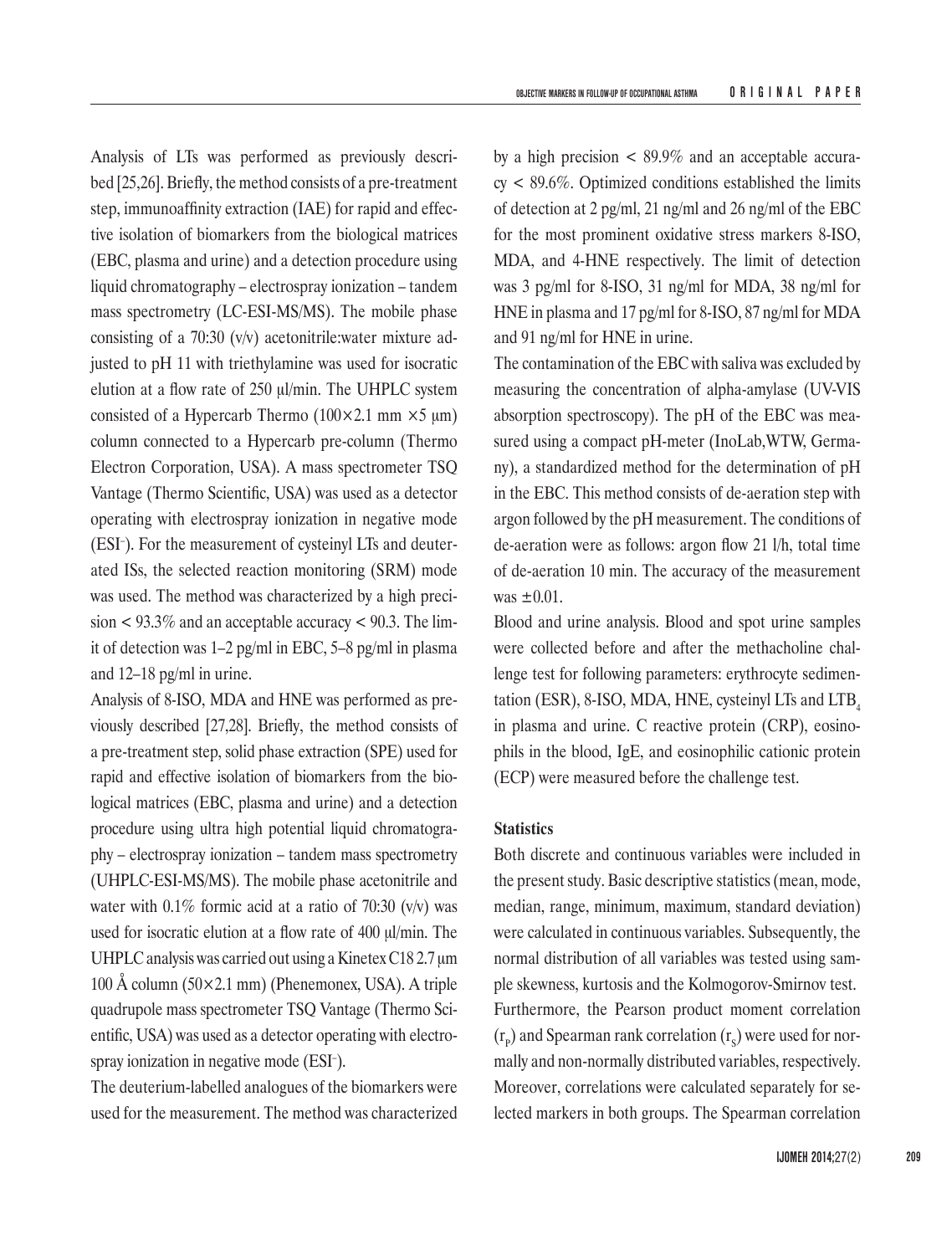was used to analyze the relationships between pairs of continuous variables.

Two- or one-sample t-tests were used to compare differences between the groups or within trials. In the event of non-normally distributed variables, the Kruskal-Wallis or one-sample Wilcoxon tests were used as nonparametric alternatives. The statistical significance of the correlations was tested on three levels:  $p < 0.05$ ,  $p < 0.01$  and p < 0.001. All analyses were conducted and verified in SPSS 17.0 (SPSS Inc., Chicago, IL, USA).

#### **RESULTS**

The groups studied did not significantly differ in age, gender, or smoking, as can be seen in Table 1, but asthmatic symptoms and medication for asthma (topical corticosteroids) were found in the group of patients only (Table 2).

The evaluation of OA severity at the time of diagnosis in the subjects occupationally exposed to HMW allergens was grade 2 in 79%, grade 3 in 21%, and no grade 4. In the subjects exposed to LMW agents, grade 2 was found in 84%, grade 3 in 11% and grade 4 in 5% of patients.

In the subjects with OA due to HMW agents, prick test at the time of diagnosis were positive in 91.7% and in the subjects with OA due to LMW agents in 57.9%.

The results of blood, EBC and urine analysis in both groups are shown in Table 3. Several parameters of lung functions were significantly impaired in the patients followed for OA.  $FEV<sub>1</sub>$  after the methacholine test was significantly lower in subjects with OA, as can be seen in Table 3. Shorter time interval since the removal from the allergen exposure correlated with higher ECP ( $r_s = 0.375$ ), and lower FEV<sub>1</sub>%, MEF25% and MEF50% after methacholine challenge  $(r<sub>s</sub> = -0.404, -0.425$  and  $-0.532$ , respectively).

**Table 1.** Description of the group of occupational asthma patients and of the control group

|                                                       |                 | Occupational asthma group |                 | Control group   |                                                                    |                |
|-------------------------------------------------------|-----------------|---------------------------|-----------------|-----------------|--------------------------------------------------------------------|----------------|
| <b>Parameters</b>                                     | total           | men                       | women           | total           | men<br>20<br>10<br>$46.3 \pm 18.6$<br>3/17<br>0/10<br>n.a.<br>n.a. | women          |
| Study group $(n)$                                     | 43              | 18                        | 25              |                 |                                                                    | 10             |
| Age (years), $M \pm SD$                               | $49.3 \pm 11.8$ | $49.9 \pm 9.4$            | $48.8 \pm 11.7$ | $49.0 \pm 14.9$ |                                                                    | $51.6 \pm 7.9$ |
| Smoking (yes/no)                                      | 6/37            | 2/16                      | 4/21            |                 |                                                                    | 3/7            |
| History of occupational exposure<br>to HMW/LMW agents | 24/19           | 7/11                      | 17/8            |                 |                                                                    | n.a.           |

M – mean; SD – standard deviation.

HMW – high molecular weight; LMW – low molecular weight.

n.a. – not applicable.

**Table 2.** Treatment and symptoms in the subjects with occupational asthma and in the control group

| Parameters                 | Occupational asthma group<br>n' |     |       | Control group<br>(n) |     |       |
|----------------------------|---------------------------------|-----|-------|----------------------|-----|-------|
|                            | total                           | men | women | total                | men | women |
| Current asthmatic symptoms | 42                              | 18  | 24    |                      |     |       |
| Corticosteroids (inhaled)  | 39                              |     | 22    |                      |     |       |
| Antihistaminic drugs       | 18                              |     | 16    |                      |     |       |
| <b>Bronchodilators</b>     | 43                              | 18  | 25    |                      |     |       |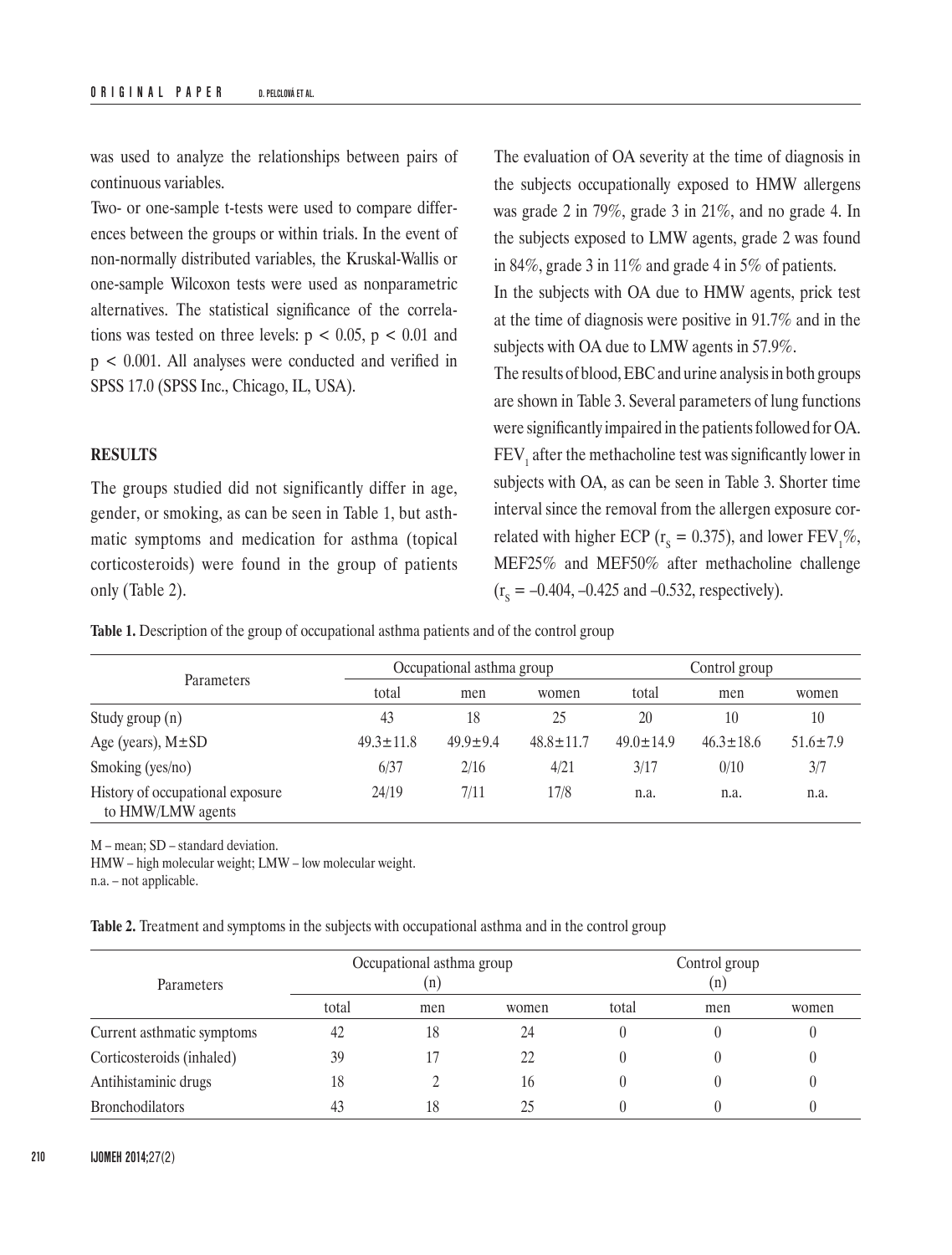In the asthmatics, differently from the controls, EBC pH became more acidic after the methacholine challenge*,* as can be seen in Table 3. Total cysteinyl LTs,  $\mathrm{LTC}_4$  and MDA in the EBC before the challenge were higher in OA patients. In addition, 8-ISO was elevated in the EBC of asthmatics both before and after the challenge. Initial 8-ISO in the plasma negatively correlated with  $FEV_1$  ( $r_s = -0.409$ ) and with methacholine PD<sub>20</sub> ( $r_s = -0.474$ ). Additionally, 8-ISO in plasma after the challenge correlated with IgE ( $r_s = 0.396$ ).

Blood eosinophils (absolute number) in the asthmatics correlated with the impairment of  $\text{FEV}_1$  after methacholine ( $r_s = -0.428$ ); and with IgE ( $r_s = 0.365$ ) and ECP ( $r_s = 0.554$ ).

In the urine, total cysteinyl LIs in pg/ml (but not  $LTB_4$ ) were significantly elevated before and after the methacholine challenge, but the difference disappeared when the markers were specified per mmol of creatinine in urine, as shown in Table 3.

In subjects with OA due to LMW agents, a younger age, lower ESR, and higher  $FEV_1$  were found.

The asthma severity grade at the follow-up in the subjects with OA due to HMW agents did not improve in any subject, it was stable in 25%, and became poorer in 75% of

**Table 3.** Impaired parameters of lung functions and selected laboratory findings in the EBC, plasma and urine in the patients with occupational asthma and control subjects

| Parameter                        |        | Occupational asthma group<br>$(N = 43)$ |        | Control group<br>$(N = 20)$ |            | p           |  |
|----------------------------------|--------|-----------------------------------------|--------|-----------------------------|------------|-------------|--|
|                                  | M      | <b>SD</b>                               | M      | <b>SD</b>                   | t-test     | K-W test    |  |
| $1$ CRP (mg/l)                   | 3.18   | 2.30                                    | 2.57   | 4.35                        |            | $0.008**$   |  |
| 1 Eosinophils $(\times 10^9/1)$  | 0.23   | 0.18                                    | 0.18   | 0.10                        |            |             |  |
| $1$ IgE (IU/ml)                  | 163.31 | 310.32                                  | 31.81  | 23.48                       | $0.008*$   | $< 0.001**$ |  |
| $1 ECP$ (ng/ml)                  | 33.97  | 17.31                                   | 24.41  | 18.17                       | 0.049      | $0.009**$   |  |
| 1 FEV <sub>1</sub> $(\%)$        | 91.31  | 21.49                                   | 111.82 | 9.51                        | $< 0.001*$ | < 0.001     |  |
| 1 MEF25 (%)                      | 51.51  | 23.69                                   | 81.54  | 21.67                       | < 0.001    | < 0.001     |  |
| 1 MEF50 (%)                      | 65.23  | 28.59                                   | 95.96  | 19.74                       | < 0.001    | < 0.001     |  |
| 1 AEX $(\% )$                    | 76.01  | 37.07                                   | 109.54 | 19.34                       | < 0.001    | < 0.001     |  |
| 1 Rtot $(\%)$                    | 113.16 | 51.38                                   | 66.78  | 22.02                       | $< 0.001*$ | < 0.001     |  |
| 1 $FEV_1(l)$                     | 2.86   | 0.95                                    | 3.49   | 0.96                        | 0.016      | 0.024       |  |
| $2 FEV_{1} (1)$                  | 2.41   | 0.70                                    | 3.12   | 1.04                        | $0.012*$   | 0.015       |  |
| 1 EBC 8-ISO (pg/ml)              | 90.51  | 25.34                                   | 71.63  | 35.23                       | 0.018      | $0.003**$   |  |
| 2 EBC 8-ISO (pg/ml)              | 84.50  | 23.28                                   | 63.96  | 17.93                       | < 0.001    | 0.001       |  |
| 1 EBC LTB <sub>4</sub> (pg/ml)   | 25.68  | 8.74                                    | 39.28  | 73.20                       |            |             |  |
| $2$ EBC LTB <sub>4</sub> (pg/ml) | 24.54  | 7.57                                    | 26.59  | 7.65                        |            |             |  |
| 1 EBC Cys LT (pg/ml)             | 165.73 | 30.96                                   | 158.46 | 118.01                      |            | $< 0.001**$ |  |
| 2 EBC Cys LT (pg/ml)             | 155.87 | 40.23                                   | 145.08 | 39.66                       |            |             |  |
| 1 EBC pH                         | 5.84   | 0.46                                    | 5.85   | 0.35                        |            |             |  |
| 2 EBC pH                         | 5.62   | 0.50                                    | 5.96   | 0.39                        | 0.009      | 0.007       |  |
| 1 EBC LTC <sub>4</sub> (pg/ml)   | 67.27  | 18.71                                   | 51.26  | 22.18                       | 0.004      | $< 0.001**$ |  |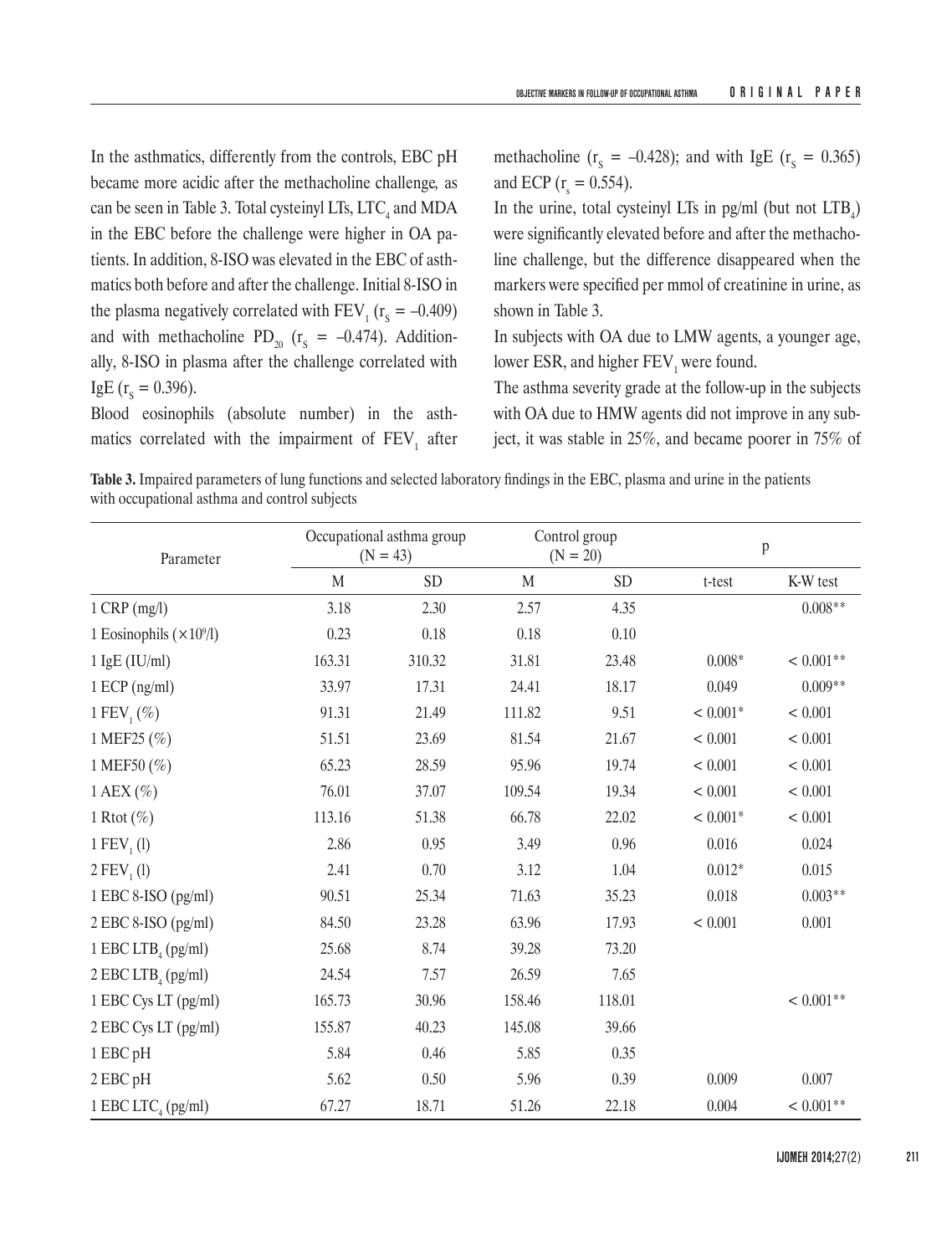| Parameter                                | Occupational asthma group<br>$(N = 43)$ |           | Control group<br>$(N = 20)$ |           | p      |           |
|------------------------------------------|-----------------------------------------|-----------|-----------------------------|-----------|--------|-----------|
|                                          | M                                       | <b>SD</b> | M                           | <b>SD</b> | t-test | K-W test  |
| 1 EBC MDA (ng/ml)                        | 22.43                                   | 9.81      | 14.78                       | 5.46      | 0.002  | 0.001     |
| 1 Plasma 8-ISO (pg/ml)                   | 55.38                                   | 13.63     | 48.65                       | 17.03     |        | $0.031**$ |
| 1 Plasma HNE (ng/ml)                     | 56.52                                   | 19.28     | 66.53                       | 17.59     |        | $0.031**$ |
| 1 Plasma LTB <sub>4</sub> (pg/ml)        | 39.42                                   | 12.01     | 43.76                       | 17.56     |        |           |
| 2 Plasma LTB <sub>4</sub> (pg/ml)        | 41.08                                   | 12.38     | 43.54                       | 17.99     |        |           |
| 1 Plasma Cys LT (pg/ml)                  | 196.48                                  | 26.64     | 181.61                      | 31.89     |        |           |
| 2 Plasma Cys LT (pg/ml)                  | 195.29                                  | 24.97     | 179.25                      | 33.58     | 0.038  | $0.045**$ |
| 1 Urine $LTB4$ (ng/mmol creat)           | 46.77                                   | 27.92     | 41.03                       | 27.36     |        |           |
| 2 Urine LTB <sub>4</sub> (ng/mmol creat) | 53.16                                   | 36.38     | 64.77                       | 103.62    |        |           |
| 1 Urine Cys LT (ng/mmol creat)           | 39.15                                   | 20.85     | 35.25                       | 19.76     |        |           |
| 2 Urine Cys LT (ng/mmol creat)           | 44.93                                   | 32.79     | 49.32                       | 59.73     |        |           |

**Table 3.** Impaired parameters of lung functions and selected laboratory findings in the EBC, plasma and urine in the patients with occupational asthma and control subjects – cont.

1 – Measurement 1 (before methacholine challenge), 2 – Measurement 2 (after methacholine challenge).

 $CRP - C$  reactive protein; % – percent predicted; FEV<sub>1</sub> – forced expiratory volume in 1 second; MEF25% – maximal expiratory flow rate at 25% of the vital capacity; MEF50% – maximal expiratory flow rate at 50% of the vital capacity; AEX% – area under the maximum expiratory flow-volume curve; Rtot% – total airway resistance; LT – leukotriene; Cys LT – cysteinyl leukotriene; EBC – exhaled breath condensate; MDA – malondialdehyde; 8-ISO – 8-iso-prostaglandin  $F_{2a}$ ; HNE – 4-hydroxy-trans-2-nonenale; creat. – creatinine.

P-values are provided for T-tests with or without assumption of equal variances in both groups and alternatively for Kruskal-Wallis (relevant in situation if tests based on skewness, curtosis and Kolmogorov-Smirnov strictly do not reject the normality assumption).

\* Indicates T-tests with equal variances not assumed (due to rejection of F-test).

\*\* Indicates the normality assumption does not hold (only Kruskal-Wallis test is relevant).

the subjects. In the subjects with OA due to LMW agents, the severity grade improved in 11%, was stable in 47% and deteriorated in 42% of the patients.

Prick tests at the follow-up in patients with OA due to HMW agents (including new allergens) were positive in 71% of those subjects (21% were negative, 8% were not tested); in the subjects with OA due to LMW agents, prick tests were positive in 58% of the subject (negative in 10% of the subjects, and 32% of the subjects were not tested).

The level of EBC markers did not differ significantly among the subjects with the severity 2, severity 3 and severity 4 grades of asthma [20]. However, there was a trend in the increase that was seen both in the pre-challenge EBC 8-ISO (132±32 pg, 144±21 pg and 155±52 pg),

respectively, in EBC cysteinyl LTs  $(240 \pm 40 \text{ pg}, 258 \pm 28 \text{ pg})$ and  $330\pm170$  pg), respectively and in plasma cysteinyl LTs  $(189 \pm 14 \text{ pg}, 195 \pm 10 \text{ pg}, \text{ and } 216 \pm 34 \text{ pg})$ , respectively.

Accordingly, in the trend of asthma severity grade, prechallenge EBC 8-ISO was  $137 \pm 26$  pg in those who were stable, and  $145\pm21$  pg in those who got worse. Similarly, this trend was seen in EBC cysteinyl LTs =  $252\pm37$  pg and  $266 \pm 31$  pg and plasma cysteinyl LTs =  $190 \pm 12$  pg and  $201 \pm 11$  pg before the challenge.

The influence of corticosteroid treatment, vitamin C and vitamin E, and smoking on all oxidative stress markers in the EBC was not significant ( $p \ge 0.05$ ), with the exception of HNE, which was lower ( $p = 0.042$  at t-test) in corticosteroid-treated patients.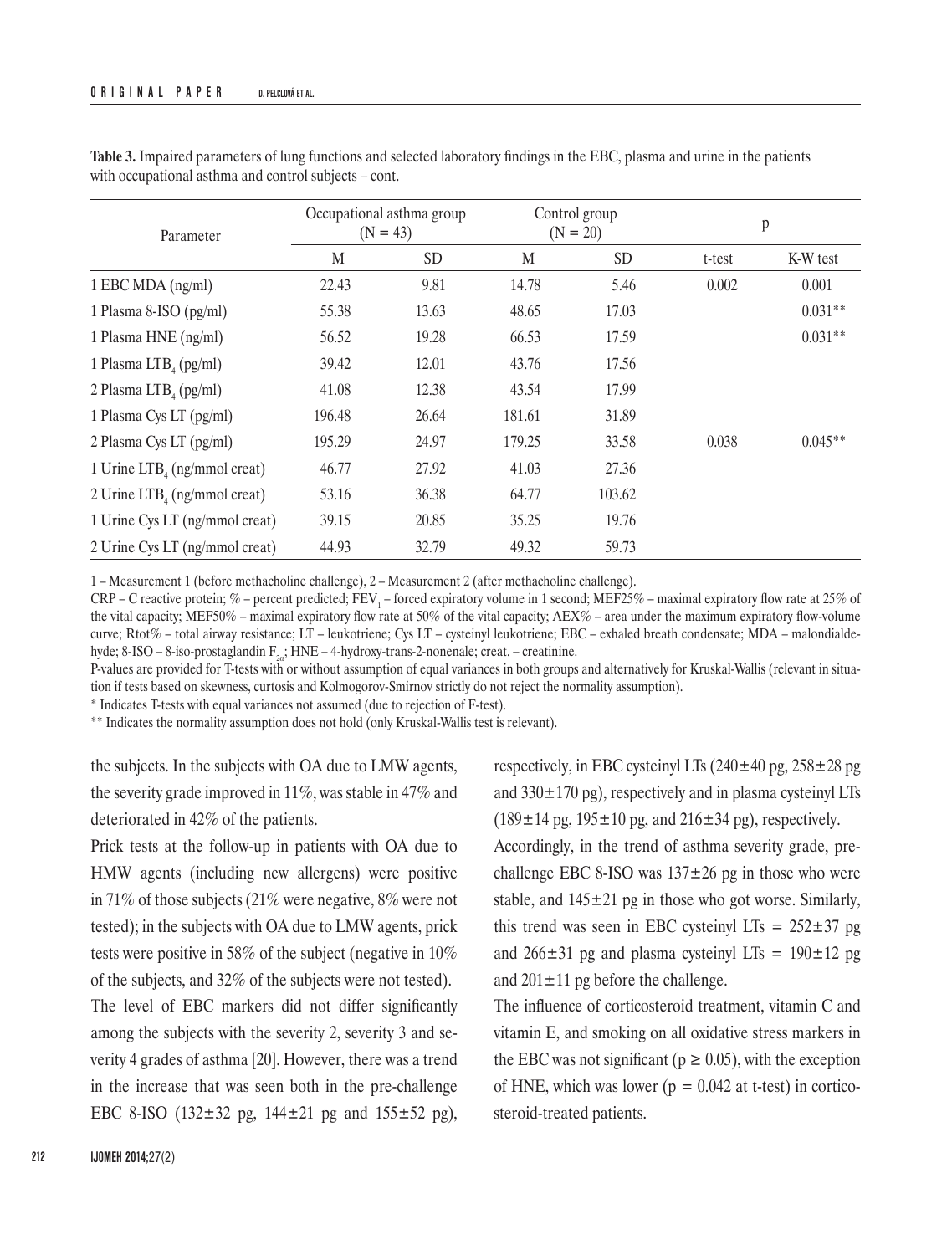# **DISCUSSION**

Follow-up of the patients with OA typically involves evaluation of lung function, blood eosinophils, IgE, ECP, methacholine challenge, treatment history and medication doses. In addition, FeNO have become easily available and may provide important information about how OA is controlled. Unfortunately, not only the corticosteroid treatment, but also smoking decreases the result [8]. Our data show that the measurements of LTs, 8-ISO and other markers of oxidative stress in EBC may reflect the pathophysiological process of OA and provide the insights into its severity. According to these data, classical parameters, such as total IgE and ECP are also important.

These results confirm that the removal of the patient with OA from the contact with the specific allergen does not lead to an early recovery. A significant obstructive ventilatory impairment may persist for longer than 10 years.

The most important markers in the EBC were cysteinyl LTs and 8-ISO; these markers were elevated initially and also after the methacholine challenge. Similarly, MDA and  $\text{LTC}_4$ , which were increased in the patients before the challenge, probably reflect the level of oxidative stress due to OA.

It is not advisable to stop the therapy in all OA patients for several weeks before the follow-up examination merely for the purpose of compensation. In our patients, the pharmacological treatment was continued in about 90% of the subjects longer than for 10 years after OA had been diagnosed. The 8-ISO and cysteinyl LTs in OA patients were not suppressed with corticosteroid treatment, which witnesses the practical utility of these markers for this purpose.

Also plasma 8-ISO could be used for the evaluation of the inflammation and oxidative stress in OA, as significant difference was seen between patients with and without the provocation, and plasma 8-ISO correlated with lower  $FEV_1$  and lower methacholine  $PD_{20}$ .

On the other hand, pH significantly differed in the two groups of subjects solely after the methacholine test; therefore this easily measurable parameter could not be used as an isolated marker.

Unlike in a study with allergen inhalation [29], urinary LTs were not increased in our study and do not appear useful in the follow-up. Similarly,  $LTB_4$  cannot be used, which is in agreement with its role especially in COPD.

According to some parameters, including asthma severity, the prognosis for LMW agent-related OA was better than that for HMW agent-related OA, even if  $FEV<sub>1</sub>$ of the two groups of patients did not significantly differ at the time of diagnosis. The explanation may be in the fact that the elimination of LMW agents was easier, as LMW agents were limited to the occupation (unlike flour, common in the households). Anyway, all subjects with OA tried to minimize the exposure to these ubiquitous allergens.

To conclude, no isolated marker is able to express the severity/activity and level of control of OA and the effect of elimination of the allergen. A set of markers and measurements is required to achieve those objectives. The 8-ISO in the EBC and in the plasma, and cysteinyl LTs in the EBC might enrich the spectrum of objective tests for the follow-up of OA to quantify the severity of inflammation and oxidative stress in the airways. These markers might represent a non-invasive substitution for methacholine challenge.

#### **REFERENCES**

- 1. Fenclová Z, Urban P, Pelclová D, Voriskova M, Havlová D. [Occupational diseases reported in the Czech Republic in 2012]. Prakt Lék. 2013;93(3):93–9. Czech.
- 2.  Klusáčková P, Lebedová J, Pelclová D, Šalandová J, Šenholdová Z, Navrátil T. Occupational asthma and rhinitis in workers from a lasamide production line. Scand J Work Environ Health. 2007;33(1):74–8.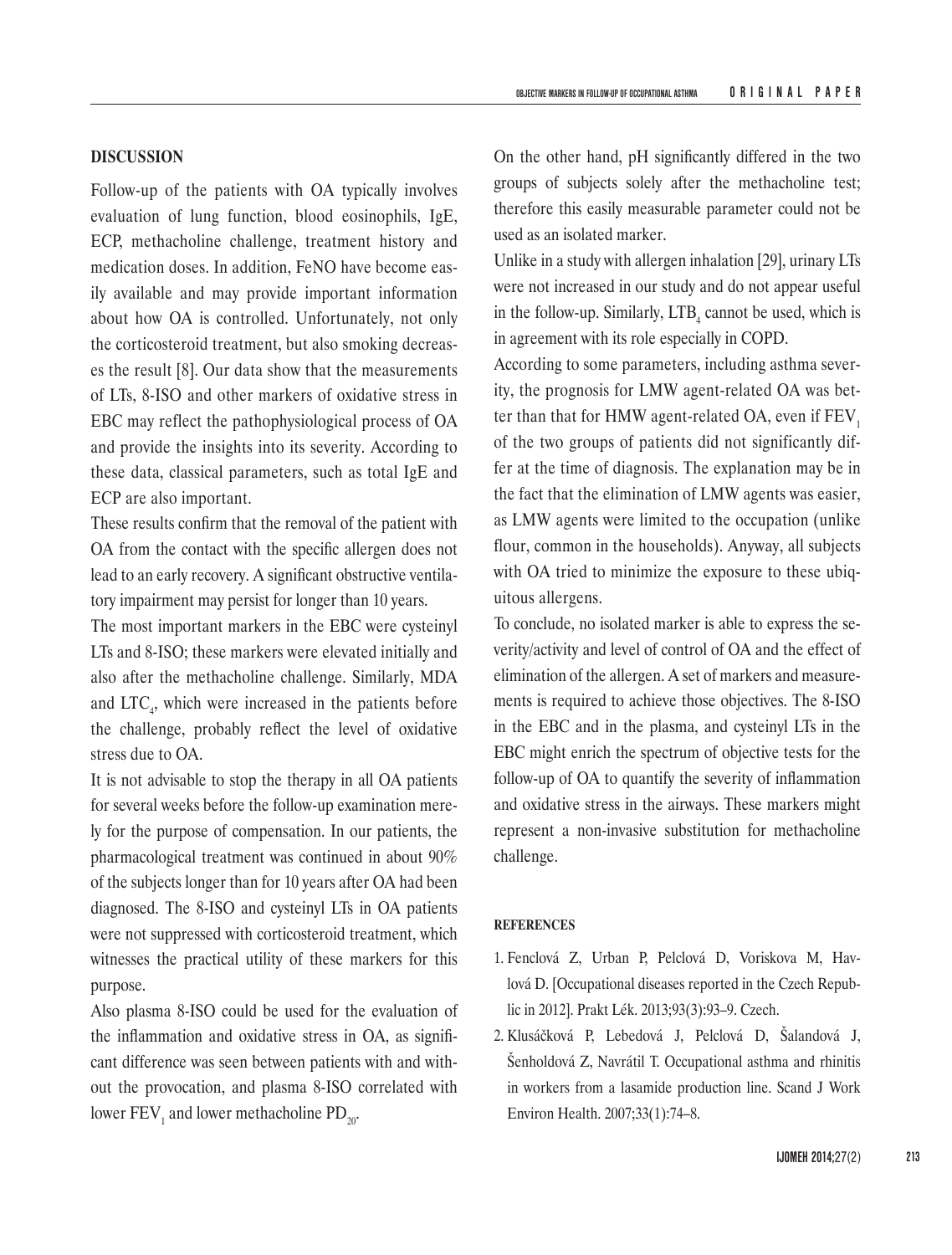- 3. Talini D, Novelli F, Melosini L, Bacci E, Bartoli ML, Cianchetti S, et al. May the reduction of exposure to specific sensitizers be an alternative to work cessation in occupational asthma? Results from a follow-up study. Int Arch Allergy Immunol. 2012;157(2):186–93, http://dx.doi.org/10.1159/000327550.
- 4.  Klusáčková P, Pelclová D, Lebedová J, Marečková H, Brabec M. Occupational asthma after withdrawal from the occupational allergen exposure. Ind Health. 2006;44(4):629–38, http://dx.doi.org/10.2486/indhealth.44.629.
- 5. Krakowiak A, Walusiak J, Krawczyk P, Wiszniewska M, Dudek W, Wittczak T, et al. IL-18 levels in nasal lavage after inhalatory challenge test with flour in bakers diagnosed with occupational asthma. Int J Occup Med Environ Health. 2008;21(2):165–72, http://dx.doi.org/10.2478/ v10001-008-0015-y.
- 6.  Świerczyńska-Machura D, Krakowiak A, Wiszniewska M, Dudek W, Walusiak J, Pałczyński C. Exhaled nitric oxide levels after specific inahalatory challenge test in subjects with diagnosed occupational asthma. Int J Occup Med Environ Health. 2008;21(3):219–25, http://dx.doi.org/10.2478/ v10001-008-0024-x.
- 7.  Čáp P, Chládek J, Pehal F, Malý M, Petrů V, Barnes PJ, et al. Gas chromatography/mass spectrometry analysis of exhaled leukotrienes in asthmatic patients. Thorax. 2004;59(6): 465–70, http://dx.doi.org/10.1136/thx.2003.011866.
- 8.  Al-Samri MT, Benedetti A, Préfontaine D, Olivenstein R, Lemière C, Nair P, et al. Variability of sputum inflammatory cells in asthmatic patients receiving corticosteroid therapy: A prospective study using multiple samples. J Allergy Clin Immunol. 2010;125(5):1161–3, http://dx.doi.org/10.1016/ j.jaci.2010.02.005.
- 9. Lemiere C, Chaboillez S, Welman M, Maghni K. Outcome of occupational asthma after removal from exposure: A follow-up study. Can Respir J. 2010:17(2):61–6.
- 10. Kharitonov SA, Barnes PJ. Exhaled markers of pulmonary disease. Am J Respir Crit Care Med. 2001;163(7):1693–722.
- 11. Horvath I, Hunt J, Barnes PJ. [Exhaled breath conden](http://apps.webofknowledge.com/full_record.do?product=WOS&search_mode=GeneralSearch&qid=22&SID=Y2K8fMME4aEG2OmkH52&page=12&doc=112&cacheurlFromRightClick=no)[sate: methodological recommendations and unresolved](http://apps.webofknowledge.com/full_record.do?product=WOS&search_mode=GeneralSearch&qid=22&SID=Y2K8fMME4aEG2OmkH52&page=12&doc=112&cacheurlFromRightClick=no)

[questions.](http://apps.webofknowledge.com/full_record.do?product=WOS&search_mode=GeneralSearch&qid=22&SID=Y2K8fMME4aEG2OmkH52&page=12&doc=112&cacheurlFromRightClick=no) Eur Res J. 2005;26(3):523–48, http://dx.doi.org/ 10.1183/09031936.05.00029705.

- 12. Antczak A, Górski P. Markers of pulmonary diseases in exhaled breath condensate. Int J Occup Med Environ Health. 2002;15(4):317–23.
- 13. Holgate ST, Peter-Golden M, Panettieri RA, Henderson WR. Roles of cysteinyl leukotrienes in airway inflammation, smooth muscle function, and remodeling. J Allergy Clin Immunol. 2003;111(Suppl):S18–36.
- 14. Carpagnano GE, Kharitonov SA, Foschino-Barbaro MP, Resta O, Gramiccioni E, Barnes PJ. Increased inflammatory markers in the exhaled breath condensate of cigarette smokers. Eur Respir J. 2003;21(4):589–93, http://dx.doi.org/10.11 83/09031936.03.00022203.
- 15. Montuschi P. Exhaled breath condensate: 8-isoprostane and eicosanoids. In: Horvath I, de Jongste JC, editors. Exhaled Biomarkers. [Eur Respir Soc Monogr.](C:\Documents and Settings\Owner\Local Settings\Documents and Settings\Praca\Dane aplikacji\Microsoft\Users\pelclova\AppData\Local\Temp\Eur Respir Soc Monogr) 2010;49:196–206, http://dx.doi.org/10.1183/1025448x.00011210.
- 16. Baraldi E, Ghiro L, Piovan V, Carraro S, Ciabattoni G, Barnes PJ, et al. Increased exhaled 8-isoprostane in childhood asthma. Chest. 2003;124(1):25–31, http://dx.doi. org/10.1378/chest.124.1.25.
- 17.  Klusáčková P, Lebedová J, Kačer P, Kuzma M, Brabec M, Pelclová D, et al. Leukotrienes and 8-isoprostane in exhaled breath condensate in bronchoprovocation tests with occupational allergens. Prostaglandins Leukot Essent Fatty Acids. 2008;78 (4–5):281–92, http://dx.doi.org/10.1016/j.plefa.2008.03.006.
- 18. Battaglia S, [den Hertog H](http://apps.webofknowledge.com/OneClickSearch.do?product=WOS&search_mode=OneClickSearch&colName=WOS&SID=Y2K8fMME4aEG2OmkH52&field=AU&value=den Hertog, H), [Timmers MC](http://apps.webofknowledge.com/DaisyOneClickSearch.do?product=WOS&search_mode=DaisyOneClickSearch&colName=WOS&SID=Y2K8fMME4aEG2OmkH52&author_name=Timmers, MC&dais_id=9318955), [Lazeroms](http://apps.webofknowledge.com/OneClickSearch.do?product=WOS&search_mode=OneClickSearch&colName=WOS&SID=Y2K8fMME4aEG2OmkH52&field=AU&value=Lazeroms, SPG) SPG, [Vignola AM,](http://apps.webofknowledge.com/DaisyOneClickSearch.do?product=WOS&search_mode=DaisyOneClickSearch&colName=WOS&SID=Y2K8fMME4aEG2OmkH52&author_name=Vignola, AM&dais_id=10028756) [Rabe KF](http://apps.webofknowledge.com/DaisyOneClickSearch.do?product=WOS&search_mode=DaisyOneClickSearch&colName=WOS&SID=Y2K8fMME4aEG2OmkH52&author_name=Rabe, KF&dais_id=13593730), et al. Small airways function and molecular markers in exhaled air in mild asthma. Thorax. 2005;60(8):639–44, http://dx.doi.org/10.1136/ thx.2004.035279.
- 19. Bousquet J, Heinzerling L, Bachert C, Papadopoulos NG, Bousquet PJ, Burney PG, et al. Global Allergy and Asthma European Network; Allergic Rhinitis and its Impact on Asthma. Practical guide to skin prick tests in allergy to aeroallergens. Allergy. 2012;67(1):18–24, http://dx.doi. org/10.1111/j.1398-9995.2011.02728.x.